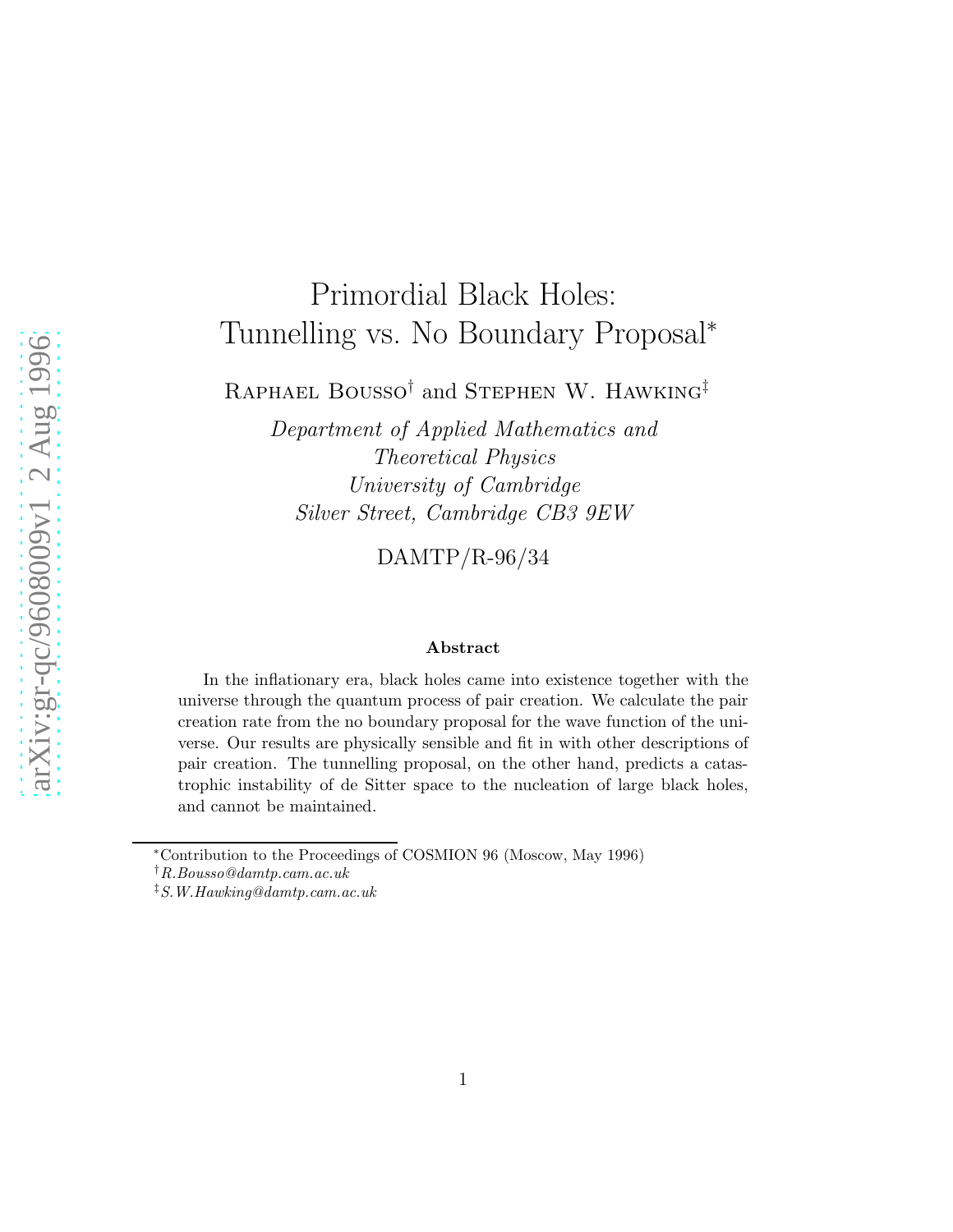## 1 Introduction

### 1.1 Primordial Black Holes

We now have good observational evidence for black holes from stellar masses up to super-massive holes of  $10^8$  to  $10^{10}$  solar masses and maybe even more. However, one can also speculate on the possible existence of black holes of much lower mass. These are the holes for which quantum effects can be important. Such holes could not form from the collapse of normal baryonic matter because degeneracy pressure will support white dwarfs or neutron stars below the Chandrasekhar limiting mass. One can express this limiting mass as  $m_{\text{Planck}}(m_{\text{Planck}}/m_{\text{baryon}})^2$ . Its value is about a solar mass, which might seem a coincidence, but there are good anthropic principle reasons why stars should be just on the verge of gravitational collapse.

This limiting mass applies only to the formation of black holes through the gravitational collapse of fermions. In the case of bosons the limiting mass is given by  $m_{\text{Planck}}(m_{\text{Planck}}/m_{\text{boson}})$ . To form a black hole by the gravitational collapse of bosons, they need to have a non-zero mass and either be stable or have a fairly long life. About the only candidate is the axion, which might have a mass of about 10<sup>−</sup><sup>5</sup> eV. In this case the limiting mass would be about the mass of the Earth, which is still quite high, and too large for quantum effects to be observable. To get black holes that are significantly smaller, one could not rely on gravitational collapse, but would have to shoot matter together with high energies. John Wheeler once calculated that if one made a hydrogen bomb with all the deuterium from the oceans, the centre would implode so violently that a little black hole would be formed. Perhaps fortunately, this experiment is unlikely to be performed. Thus the only place where tiny black holes might be formed is the early universe.

Previous discussions of black holes formed in the early universe have concentrated on black holes formed by matter coming together during the radiation era or first order phase transitions. Recent work on the critical behaviour of gravitational collapse has shown it is possible to form black holes in these situations. However, it is difficult because one has to arrange for matter to be fired together at high speed and accurately focused into a small region. Yet if too much matter is fired together it forms a closed universe on its own, with no connection with our universe. Such a separate universe would not be a black hole in our universe.

Black holes formed by collapse, or by hurling matter together, are not really primordial, in the sense that they do not form until a definite time after the beginning of the universe. On the other hand, the black holes we are going to consider form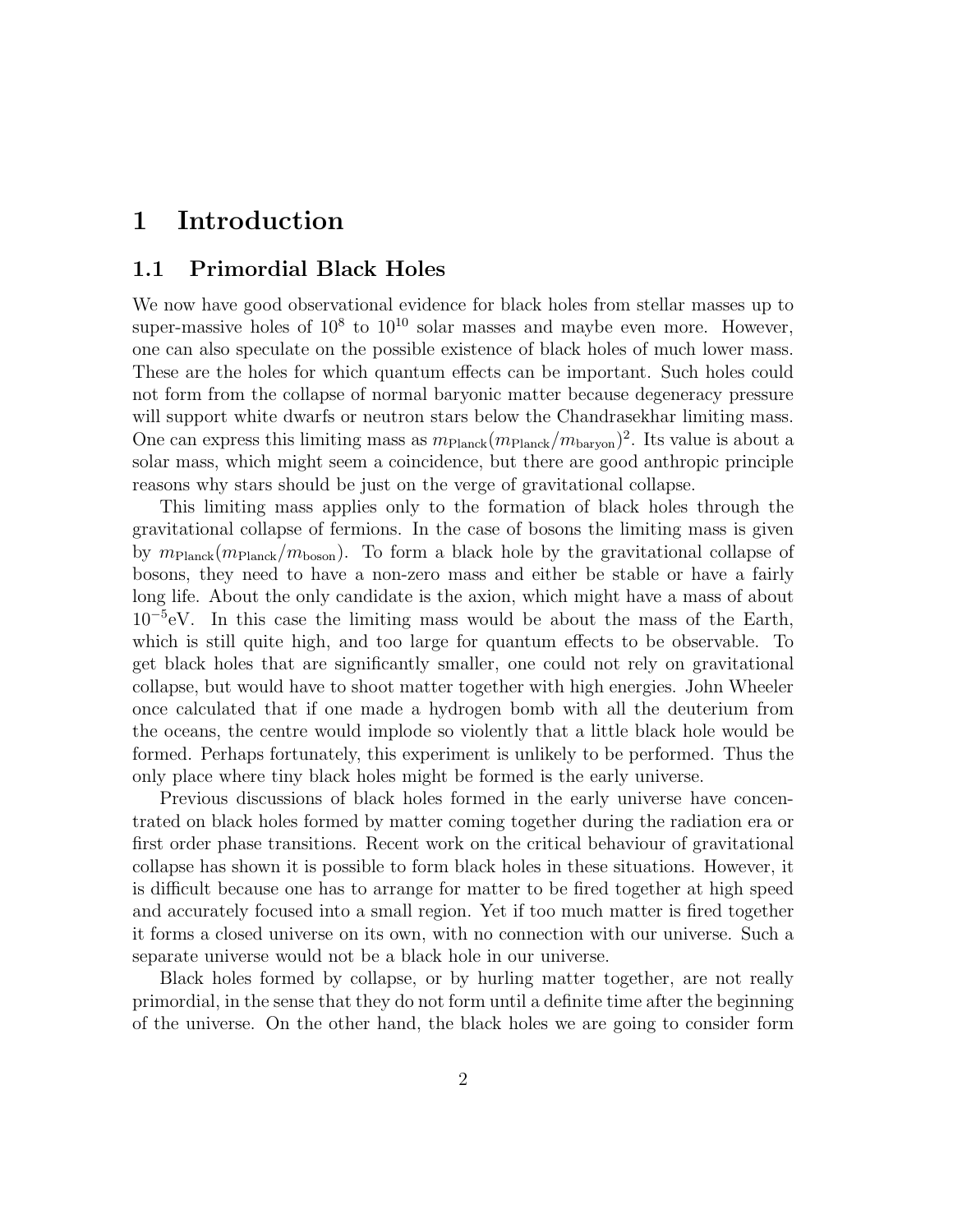by the quantum process of pair creation and are truly primordial, in that they can be considered to have existed since the beginning of the universe.

### 1.2 Inflation

It is generally assumed that the universe began with a period of exponential expansion called inflation. This era is characterised by the presence of an effective cosmological constant  $\Lambda_{\text{eff}}$  due to the vacuum energy of a scalar field  $\phi$ . In chaotic inflation[[1, 2](#page-11-0)] the effective cosmological constant typically starts out large and then decreases slowly until inflation ends when  $\Lambda_{\text{eff}} \approx 0$ . Correspondingly, these models predict cosmic density perturbations which are proportional to the logarithm of the scale. On scales up to the current Hubble radius  $H_{\text{now}}^{-1}$ , this agrees well with observations of near scale invariance. However, on much larger length scales of order  $H_{\text{now}}^{-1}$  exp(10<sup>5</sup>), perturbations are predicted to be on the order of one. Of course, this means that the perturbational treatment breaks down; but it indicates that black holes may be created.

Linde[[3, 4](#page-11-0)] noted that in the early stages of inflation, when the strong density perturbations originate, the quantum fluctuations of the inflaton field are much larger than its classical decrease per Hubble time. He concluded that therefore there would always be regions of the inflationary universe where the field would grow, and so inflation would never end globally ("eternal inflation"). However, this approach only allows for fluctuations of the field. One should also consider fluctuations which change the topology of space-time. This topology change corresponds to the formation of a pair of black holes. The pair creation rate can be calculated using instanton methods, which are well suited to this non-perturbative problem.

#### 1.3 Pair Creation

Quantum pair creation is only possible on a background that provides a force which pulls the pair apart. In the case of a virtual electron-positron pair, for example, the particles can only become real if they appear in an external electric field. Otherwise they would just fall back together and annihilate. The same holds for black holes; examples in the literature include their pair creation on a cosmic string [\[5](#page-11-0)], where they are pulled apart by the string tension; or the pair creation of magnetically charged black holes on the background of Melvin's universe[[6\]](#page-11-0), where they are separated by a magnetic field. In our case, the black holes will be accelerated apart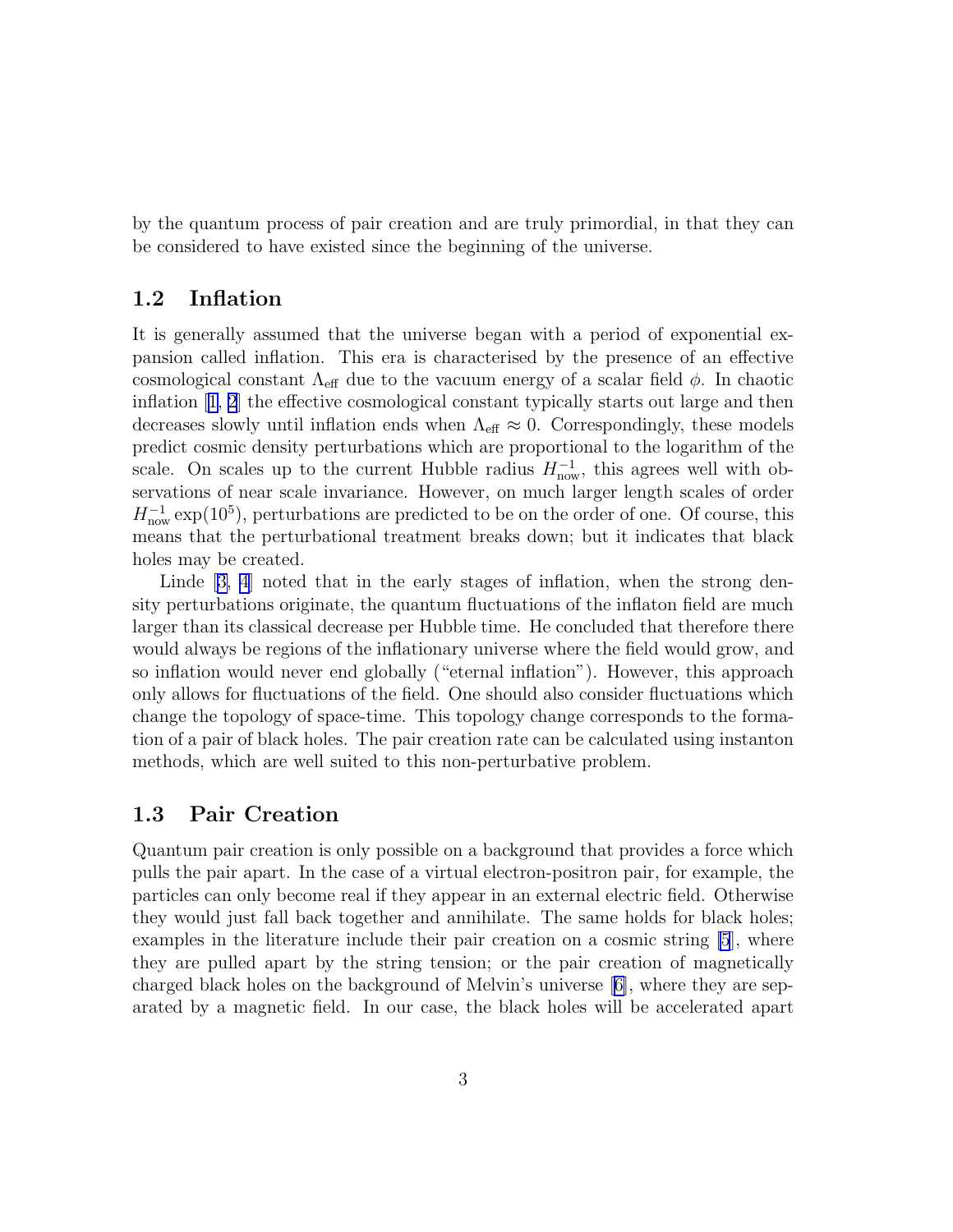<span id="page-3-0"></span>by the inflationary expansion of the universe. While preventing classical gravitational collapse, this expansion provides a suitable background for the quantum pair creation of black holes.

After the end of inflation, during the radiation and matter dominated eras, the effective cosmological constant was nearly zero. Thus the only time when black hole pair creation was possible in our universe was during the inflationary era, when  $\Lambda_{\text{eff}}$  was large. Moreover, these black holes are unique since they can be so small that quantum effects on their evolution are important. Indeed, their evolution turns out to be quite interesting and non-trivial[[7\]](#page-12-0). Here we will only describe the creation of black holes, summarising a more rigourous treatment [\[8](#page-12-0)]. We focus on the consequences for the choice of the prescription for the wave function of the universe.

In the standard semi-classical treatment of pair creation, one finds two instantons: one for the background, and one for the objects to be created on the background. From the instanton actions  $I_{\text{bg}}$  and  $I_{\text{obj}}$  one calculates the pair creation rate Γ:

$$
\Gamma = \exp\left[-\left(I_{\text{obj}} - I_{\text{bg}}\right)\right],\tag{1.1}
$$

where we neglect a prefactor. This prescription has been very successfully used by a number of authors recently[[9](#page-12-0), [10, 11](#page-12-0), [12\]](#page-12-0) for the pair creation of black holes on various backgrounds. It is motivated not only by analogies in quantum mechanics and quantum field theory[[13](#page-12-0), [14\]](#page-12-0), but also by considerations of black hole entropy[[15, 16, 17](#page-12-0)].

In this paper, however, we will obtain the pair creation rate through a somewhat more fundamental procedure. Since we have a cosmological background, we can apply the tools of quantum cosmology, and use the wave function of the universe to describe black hole pair creation. Two different prescriptions have been put forward for the calculation of this wave function: Vilenkin's tunnelling proposal [\[18](#page-12-0)], and the Hartle-Hawking no boundary proposal[[19\]](#page-13-0) (reviewed in Sec. [2\)](#page-4-0). We will describe the creation of an inflationary universe by a de Sitter type gravitational instanton, which has the topology of a four-sphere,  $S<sup>4</sup>$ . In this picture, the universe starts out with the spatial size of one Hubble volume. After one Hubble time, its spatial volume will have increased by a factor of  $e^3 \approx 20$ . However, by the de Sitter no hair theorem, we can regard each of these 20 Hubble volumes as having been nucleated independently through gravitational instantons. With this interpretation, we are allowing for black hole pair creation, since some of the new Hubble volumes might have been created through a different type of instanton that has the topology  $S^2 \times S^2$  and thus represents a pair of black holes in de Sitter space [\[20\]](#page-13-0). Using the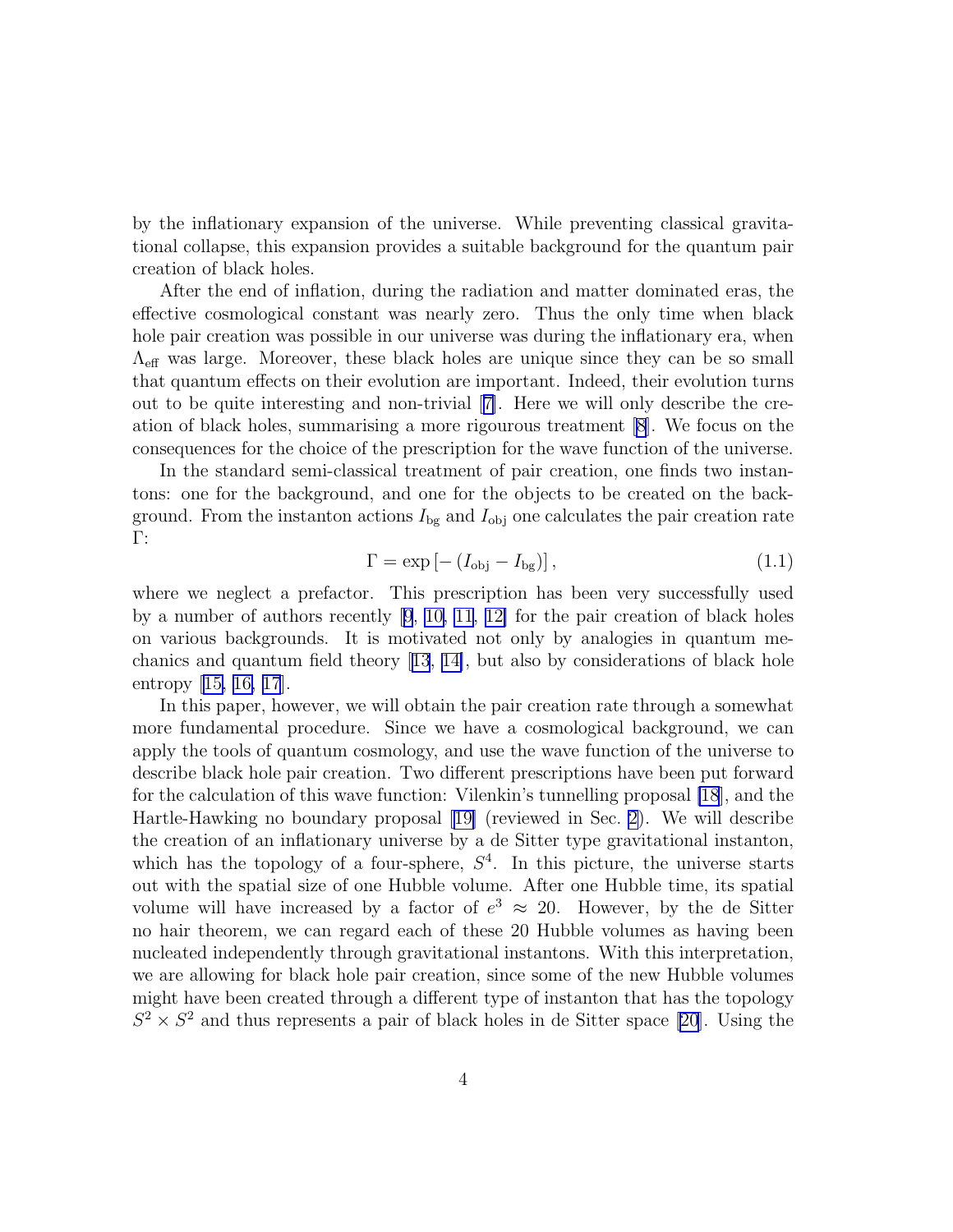<span id="page-4-0"></span>no boundary proposal, we assign probability measures to both instanton types. We then estimate the fraction of inflationary Hubble volumes containing a pair of black holes by the fraction  $\Gamma$  of the two probability measures. This is equivalent to saying that  $\Gamma$  is the pair creation rate of black holes on a de Sitter background.

In Sec. [3](#page-6-0) we describe the relevant instantons and calculate the pair creation rate. The result is compared with that obtained from the tunnelling proposal in Sec. [4](#page-10-0), where we demonstrate that the usual description of pair creation, Eq.  $(1.1)$ , arises naturally from the no boundary proposal. We shall use units in which  $m_{\rm P} = \hbar =$  $c = k = 1.$ 

## 2 The Wave Function of the Universe

The prescription for the wave function of the universe has long been one of the central, and arguably one of the most disputed issues in quantum cosmology. The two competing proposals differ in their choice of boundary conditions for the wave function.

#### 2.1 No Boundary Proposal

According to the no boundary proposal, the quantum state of the universe is defined by path integrals over Euclidean metrics  $g_{\mu\nu}$  on compact manifolds M. From this it follows that the probability of finding a three-metric  $h_{ij}$  on a spacelike surface  $\Sigma$  is given by a path integral over all  $g_{\mu\nu}$  on M that agree with  $h_{ij}$  on  $\Sigma$ . If the spacetime is simply connected (which we shall assume), the surface  $\Sigma$  will divide M into two parts,  $M_+$  and  $M_-$ . One can then factorise the probability of finding  $h_{ij}$  into a product of two wave functions,  $\Psi_+$  and  $\Psi_-$ .  $\Psi_+$  ( $\Psi_-$ ) is given by a path integral over all metrics  $g_{\mu\nu}$  on the half-manifold  $M_{+}$  ( $M_{-}$ ) which agree with  $h_{ij}$ on the boundary  $\Sigma$ . In most situations  $\Psi_+$  equals  $\Psi_-$ . We shall therefore drop the suffixes and refer to  $\Psi$  as the wave function of the universe. Under inclusion of matter fields, one arrives at the following prescription:

$$
\Psi[h_{ij}, \Phi_{\Sigma}] = \int D(g_{\mu\nu}, \Phi) \exp[-I(g_{\mu\nu}, \Phi)], \qquad (2.1)
$$

where  $(h_{ij}, \Phi_{\Sigma})$  are the 3-metric and matter fields on a spacelike boundary  $\Sigma$  and the path integral is taken over all compact Euclidean four geometries  $g_{\mu\nu}$  that have  $\Sigma$ as their only boundary and matter field configurations  $\Phi$  that are regular on them;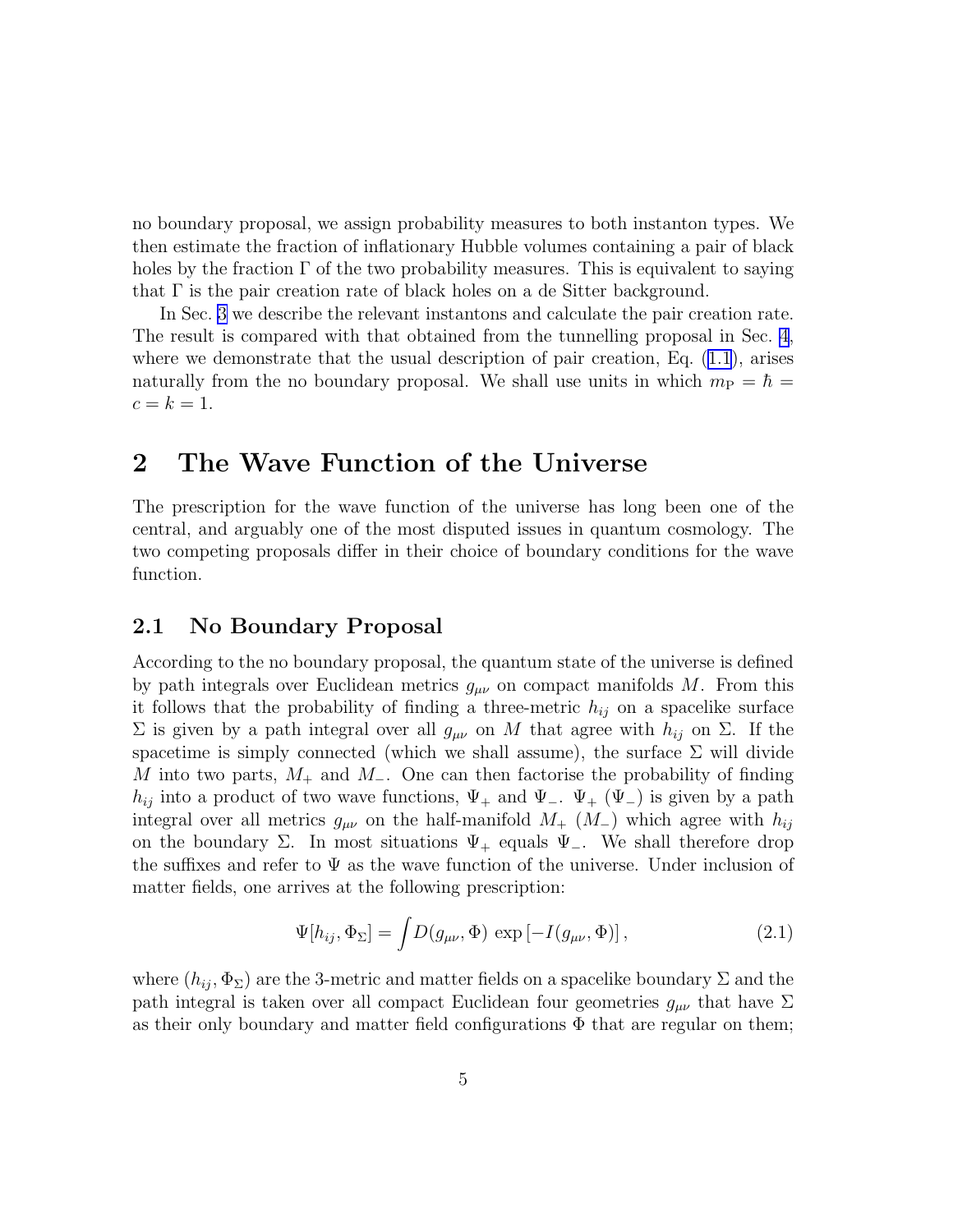<span id="page-5-0"></span> $I(q_{\mu\nu}, \Phi)$  is their action. The gravitational part of the action is given by

$$
I_E = -\frac{1}{16\pi} \int_{M_+} d^4x \, g^{1/2} (R - 2\Lambda) - \frac{1}{8\pi} \int_{\Sigma} d^3x \, h^{1/2} K,\tag{2.2}
$$

where R is the Ricci-scalar,  $\Lambda$  is the cosmological constant, and K is the trace of  $K_{ii}$ , the second fundamental form of the boundary  $\Sigma$  in the metric q.

We shall calculate the wave function semi-classically, using a saddle-point approximation to the path integral; and from the wave function we shall calculate the pair creation rate. The method can be outlined as follows. One is interested in two types of inflationary universes: one with a pair of black holes, and one without. They are characterised by spacelike sections of different topology. For each of these two universes, one has to find a classical Euclidean solution to the Einstein equations (an instanton), which can be analytically continued to match a boundary  $\Sigma$ of the appropriate topology. One then calculate the Euclidean actions  $I$  of the two types of saddle-point solutions. Semiclassically, it follows from Eq.([2.1\)](#page-4-0) that the wave function is given by

$$
\Psi = \exp(-I),\tag{2.3}
$$

neglecting a prefactor. One can thus assign a probability measure to each type of universe:

$$
P = |\Psi|^2 = \exp\left(-2I^{\text{Re}}\right),\tag{2.4}
$$

where the superscript 'Re' denotes the real part. As explained in the introduction, the ratio of the two probability measures gives the rate of black hole pair creation on an inflationary background, Γ.

The probability measure  $P$  for the nucleation of a space-time should be proportional to the number of possible quantum states it contains,  $e^{S}$ . The entropy S of a space-time is given by the total of its horizon areas, divided by four; it follows that  $S = -2I<sup>Re</sup>$  $S = -2I<sup>Re</sup>$  $S = -2I<sup>Re</sup>$  in the cosmological case [[17](#page-12-0)]. So Eq. (2.4) above does indeed reflect the number of internal states. If the black hole space-time has lower entropy than the background, one obtains  $\Gamma$  < 1. Then the pair creation will be suppressed, as it should be.

#### 2.2 Tunnelling Proposal

The tunnelling proposal places different boundary conditions on the wave function at small geometries in the Euclidean region.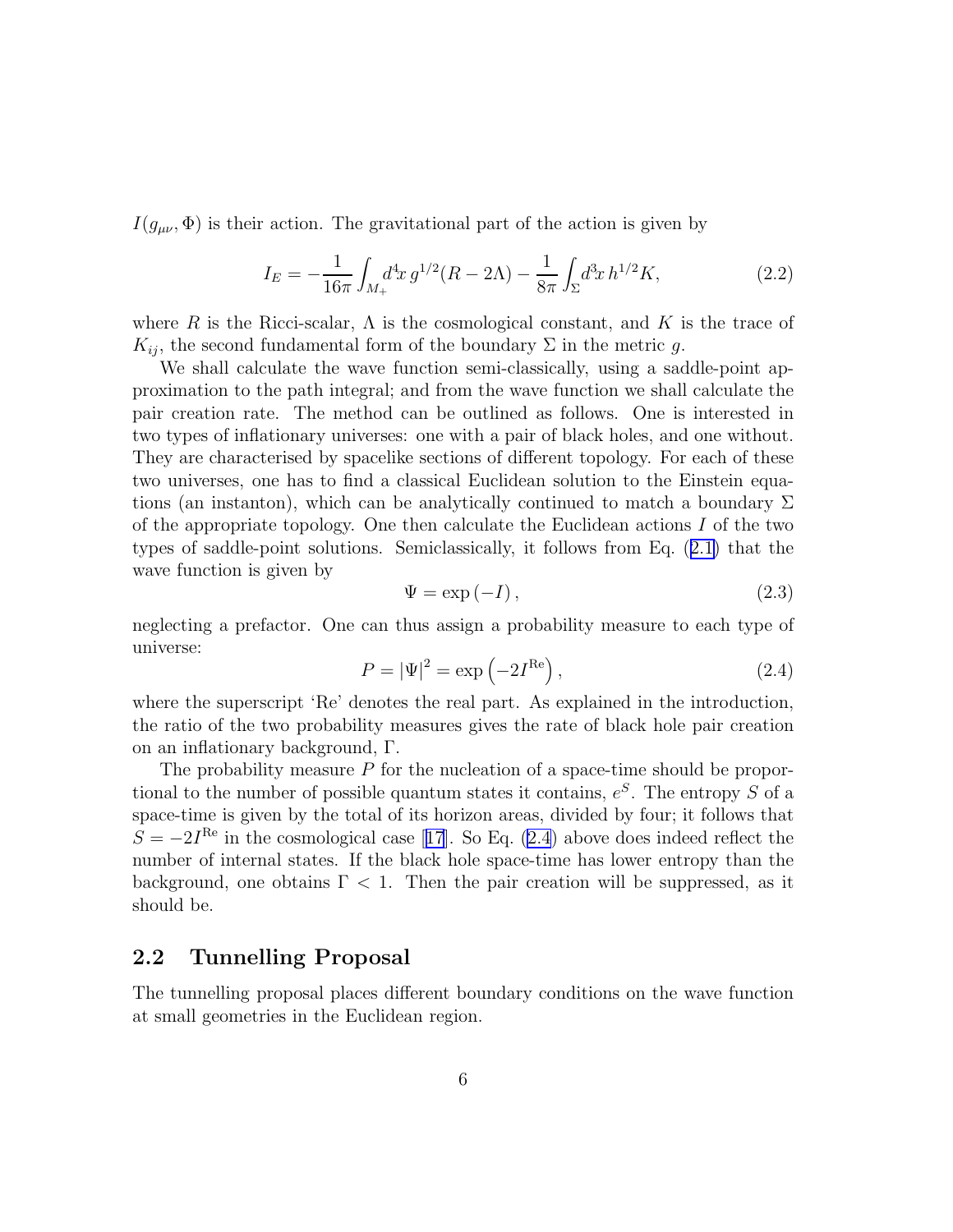<span id="page-6-0"></span>The action [\(2.2](#page-5-0)) is in general negative for a small boundary geometry  $h_{ij}$ . Thus  $\Psi = e^{-I}$  is enhanced. The proponents of the tunnelling proposal feel, however, that the wave function ought to be suppressed in the Euclidean region because it is supposed to be forbidden. They are therefore forced to choose the

$$
\Psi_{\rm TP} = \exp\left(+I\right) \tag{2.5}
$$

solution of the Wheeler-DeWitt equation as the boundary condition at small  $h_{ij}$ . This has the obvious disadvantage that it does not reflect the entropy difference correctly. Transitions in the direction of lower entropy are enhanced, rather than suppressed. This will lead to absurd predictions in the context of pair creation.

In the following two sections we shall discuss the saddle-point solutions needed to describe the pair creation of black holes on a cosmological background [\[8](#page-12-0)]. We shall use only the no boundary proposal to calculate the probability measures and the pair creation rate. The disastrous consequences of choosing the prescription (2.5), instead, will be discussed in Sec. [4](#page-10-0).

## 3 Instantons

We shall assume spherical symmetry. Before we introduce a more realistic inflationary model, it is helpful to consider a simpler situation with a fixed positive cosmological constant  $\Lambda$  but no matter fields. We can then generalise quite easily to the case where an effective cosmological "constant" arises from a scalar field.

#### 3.1 de Sitter Space

First we consider the case without black holes, a homogeneous isotropic universe. Since  $\Lambda > 0$ , its spacelike sections will simply be round three-spheres. The wave function is given by a path integral over all metrics on a four-manifold  $M_{+}$  bounded by a round three-sphere  $\Sigma$  of radius  $a_{\Sigma}$ . The corresponding saddle-point solution is the de Sitter space-time. Its Euclidean metric is that of a round four-sphere of radius  $\sqrt{3/\Lambda}$ :

$$
ds^2 = d\tau^2 + a(\tau)^2 d\Omega_3^2,
$$
\n(3.1)

where  $\tau$  is Euclidean time,  $d\Omega_3^2$  is the metric on the round three-sphere of unit radius, and

$$
a(\tau) = \sqrt{\frac{3}{\Lambda}} \sin \sqrt{\frac{\Lambda}{3}} \tau.
$$
 (3.2)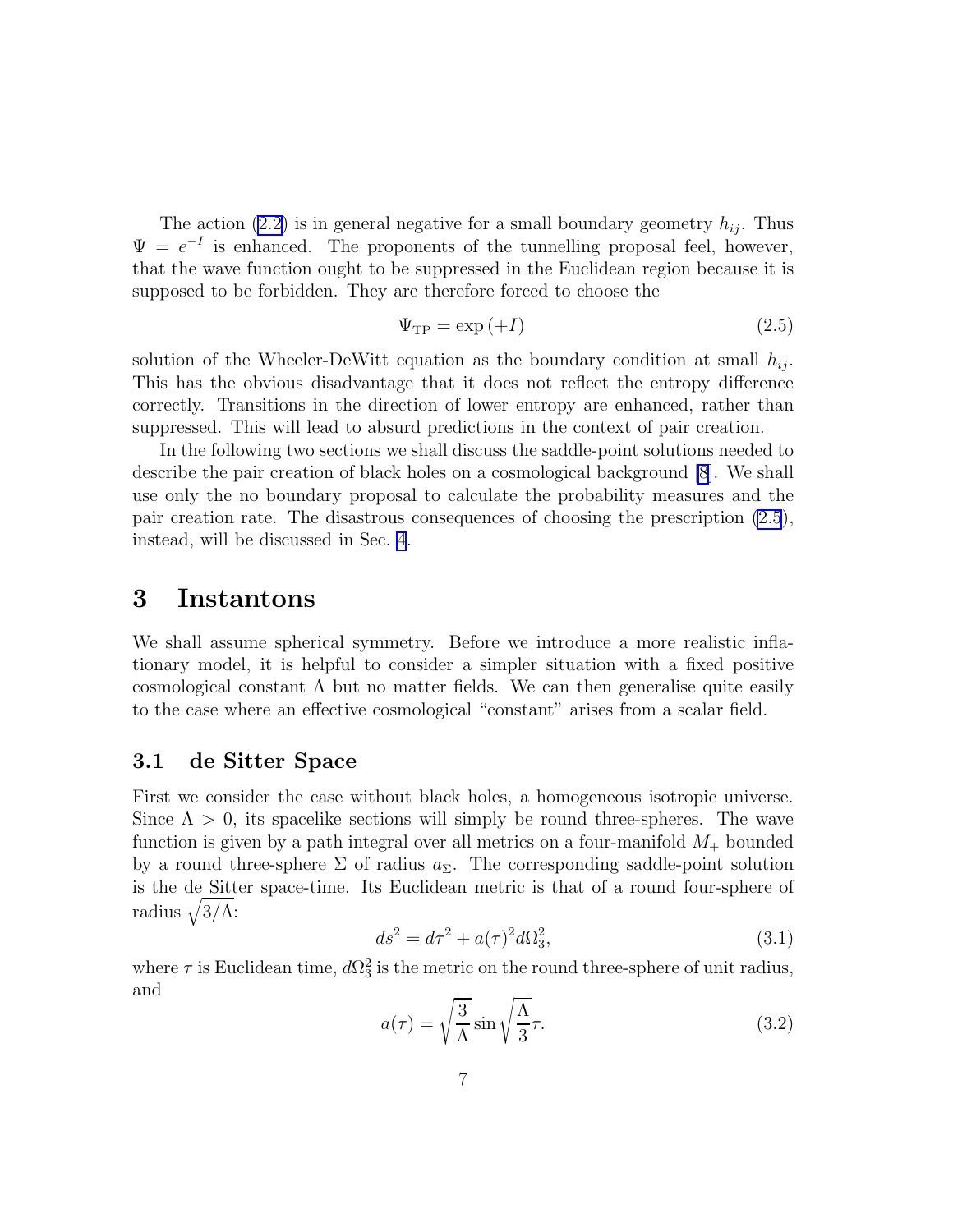<span id="page-7-0"></span>We can regard Eq.  $(3.2)$  as a function on the complex  $\tau$ -plane. On a line parallel to the imaginary  $\tau$ -axis defined by  $\tau^{\text{Re}} = \sqrt{\frac{3}{\Lambda}}$ π  $\frac{\pi}{2}$ , we have

$$
a(\tau)|_{\tau^{\text{Re}} = \sqrt{\frac{3}{\Lambda}} \frac{\pi}{2}} = \sqrt{\frac{3}{\Lambda}} \cosh \sqrt{\frac{\Lambda}{3}} \tau^{\text{Im}}.
$$
 (3.3)

This describes a Lorentzian de Sitter hyperboloid, with  $\tau^{\text{Im}}$  serving as a Lorentzian time variable. One can thus construct a complex solution, which is the analytical continuation of the Euclidean four-sphere metric. It is obtained by choosing a contour in the complex  $\tau$ -plane from 0 to  $\tau^{\text{Re}} = \sqrt{\frac{3}{\Lambda}}$ π  $\frac{\pi}{2}$  (which describes half of the Euclidean four-sphere) and then parallel to the imaginary  $\tau$ -axis (which describes half the Lorentzian hyperboloid). The geometry corresponding to this path is shown in (Fig. 1).

The Lorentzian part of the metric will contribute a purely imaginary term to the action. This will affect the phase of the wave function but not its amplitude. The real part of the action of this complex saddle-point metric will be the action of the Euclidean half-four-sphere:

$$
I_{\text{de Sitter}}^{\text{Re}} = -\frac{3\pi}{2\Lambda}.\tag{3.4}
$$

Thus the magnitude of the wave function will still be  $e^{3\pi/2\Lambda}$ , corresponding to the probability measure

$$
P_{\text{de Sitter}} = \exp\left(\frac{3\pi}{\Lambda}\right). \tag{3.5}
$$

#### 3.2 Schwarzschild-de Sitter Space

We turn to the case of a universe containing a pair of black holes. Now the cross sections  $\Sigma$  have topology  $S^2 \times S^1$ . Generally, the radius of the  $S^2$  varies along the  $S^1$ . This corresponds to the fact that the radius of a black hole immersed in de Sitter space can have any value between zero and the radius of the cosmological horizon. The minimal two-sphere corresponds to the black hole horizon, the maximal twosphere to the cosmological horizon. The saddle-point solution corresponding to this topology is the Schwarzschild-de Sitter universe. However, the Euclidean section of this spacetime typically has a conical singularity at one of its two horizons and thus does not represent a regular instanton [\[7](#page-12-0), [20](#page-13-0)]. The only regular Euclidean solution is the degenerate case where the black hole has the maximum possible size. It is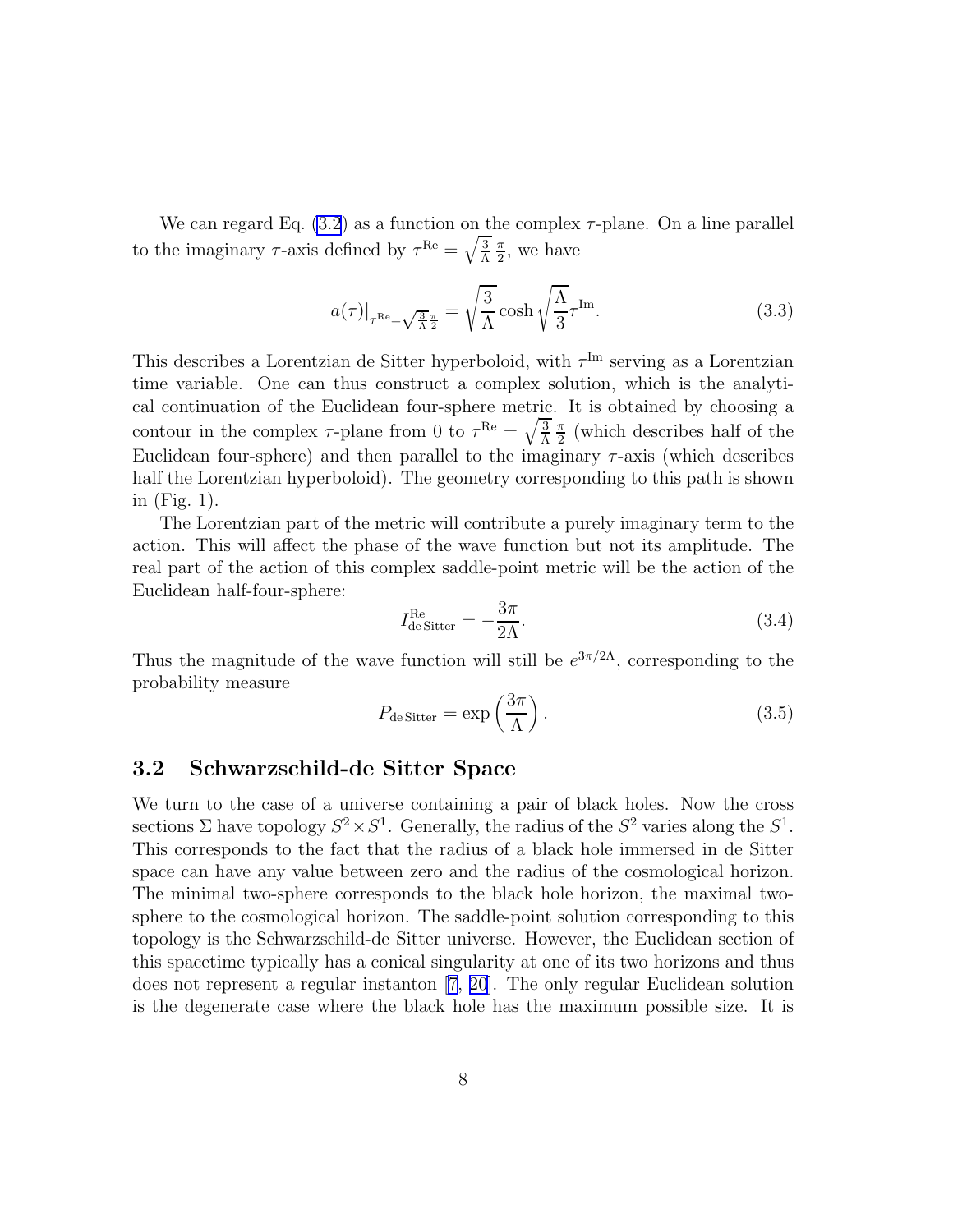

Figure 1: The creation of <sup>a</sup> de Sitter universe. The lower region is half of <sup>a</sup> Euclidean four{sphere, embedded in ve{dimensional Euclidean at space. The upper region is <sup>a</sup> Lorentzian four{hyperboloid, embedded in ve{dimensional Minkowski space.

also known as the Nariai solution and given by the topological product of two round two-spheres:

$$
ds^{2} = d\tau^{2} + a(\tau)^{2}dx^{2} + b(\tau)^{2}d\Omega_{2}^{2},
$$
\n(3.6)

where x is identified with period  $2\pi$ ,  $d\Omega_2^2 = d\theta^2 + \sin^2\theta \, d\varphi^2$ , and

$$
a(\tau) = \sqrt{\frac{1}{\Lambda}} \sin \sqrt{\Lambda} \tau, \quad b(\tau) = \sqrt{\frac{1}{\Lambda}} = \text{const.}
$$
 (3.7)

In this case the radius b of the  $S^2$  is constant in the  $S^1$  direction. The black hole and the cosmological horizon have equal radius and no conical singularities are present. There will be no saddle-point solution unless we specify  $b_{\Sigma} = 1/\sqrt{\Lambda}$ . Then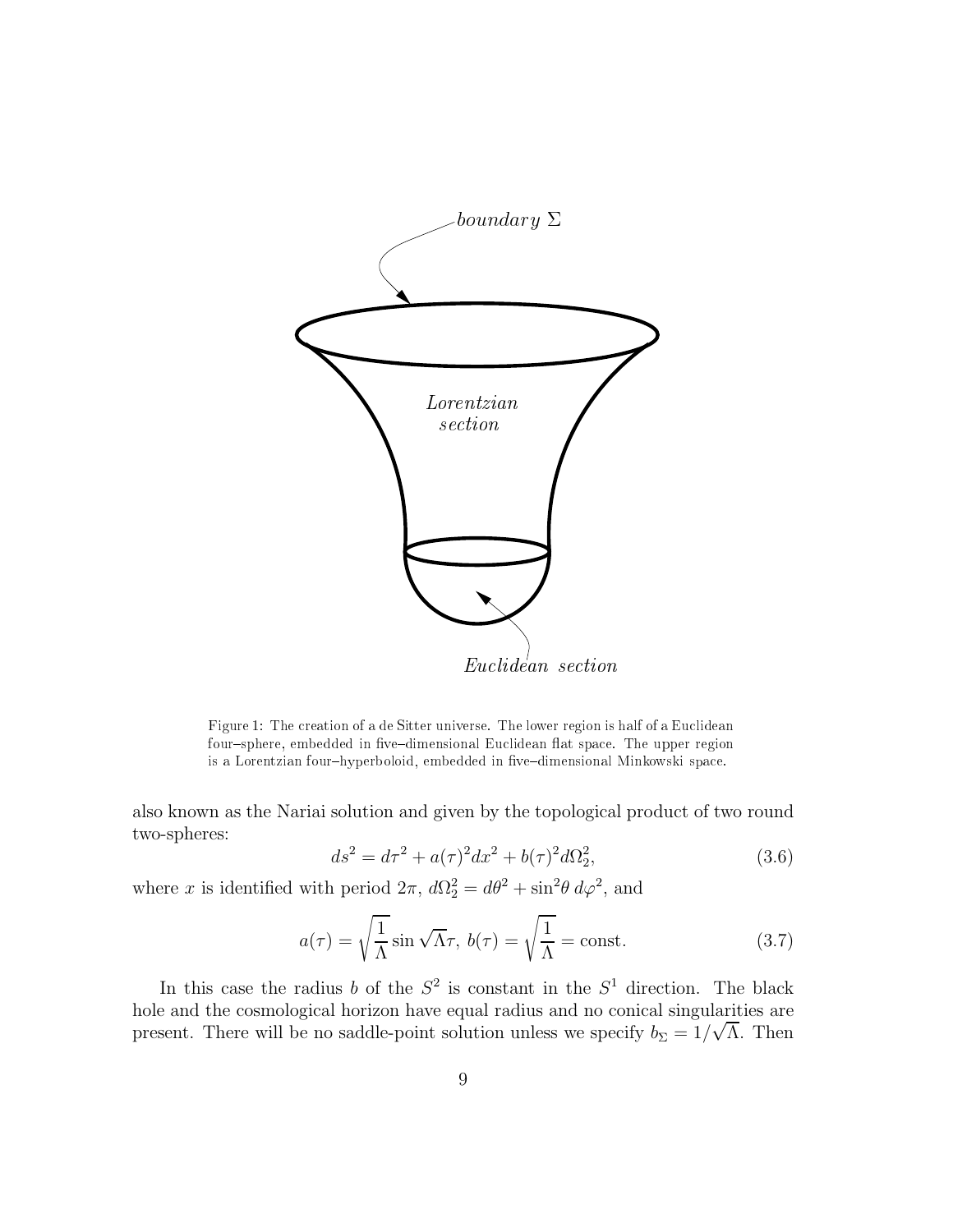the only variable we are free to choose on  $\Sigma$  is the radius  $a_{\Sigma}$  of the one-sphere. In the Lorentzian section, the one-sphere expands rapidly,

$$
a(\tau)|_{\tau^{\text{Re}} = \sqrt{\frac{1}{\Lambda} \frac{\pi}{2}}} = \sqrt{\frac{1}{\Lambda}} \cosh \sqrt{\Lambda} \tau^{\text{Im}}, \qquad (3.8)
$$

while the two-sphere (and, therefore, the black hole radius) remains constant. Again we can construct a complex saddle-point, which can be regarded as half a Euclidean  $S^2 \times S^2$  joined to half of the Lorentzian solution. The real part of the action will be the action of the half of a Euclidean  $S^2 \times S^2$ :

$$
I_{\text{SdS}}^{\text{Re}} = -\frac{\pi}{\Lambda}.\tag{3.9}
$$

The corresponding probability measure is

$$
P_{\text{SdS}} = \exp\left(\frac{2\pi}{\Lambda}\right). \tag{3.10}
$$

Wedivide this by the probability measure  $(3.5)$  $(3.5)$  for a universe without black holes to obtain the pair creation rate of black holes in de Sitter space:

$$
\Gamma = \frac{P_{\text{SdS}}}{P_{\text{de Sitter}}} = \exp\left(-\frac{\pi}{\Lambda}\right). \tag{3.11}
$$

Thus the probability for pair creation is very low, unless  $\Lambda$  is close to the Planck value,  $\Lambda = 1$ .

#### 3.3 Effective Cosmological Constant

Of course the real universe does not have a large cosmological constant. However, in inflationary cosmology it is assumed that the universe starts out with a very large effective cosmological constant, which arises from the potential V of a scalar field  $\phi$ . The exact form of the potential is not critical. So for simplicity we chose  $V$  to be the potential of a field with mass m, but the results would be similar for a  $\lambda \phi^4$  potential. To account for the observed fluctuations in the microwave background [\[21\]](#page-13-0),  $m$  has to be on the order of  $10^{-5}$  to  $10^{-6}$  [\[22\]](#page-13-0). The wave function  $\Psi$  will now depend on the three-metric  $h_{ij}$  and the value of  $\phi$  on  $\Sigma$ . For  $\phi > 1$  the potential acts like an effective cosmological constant

$$
\Lambda_{\text{eff}}(\phi) = 8\pi V(\phi). \tag{3.12}
$$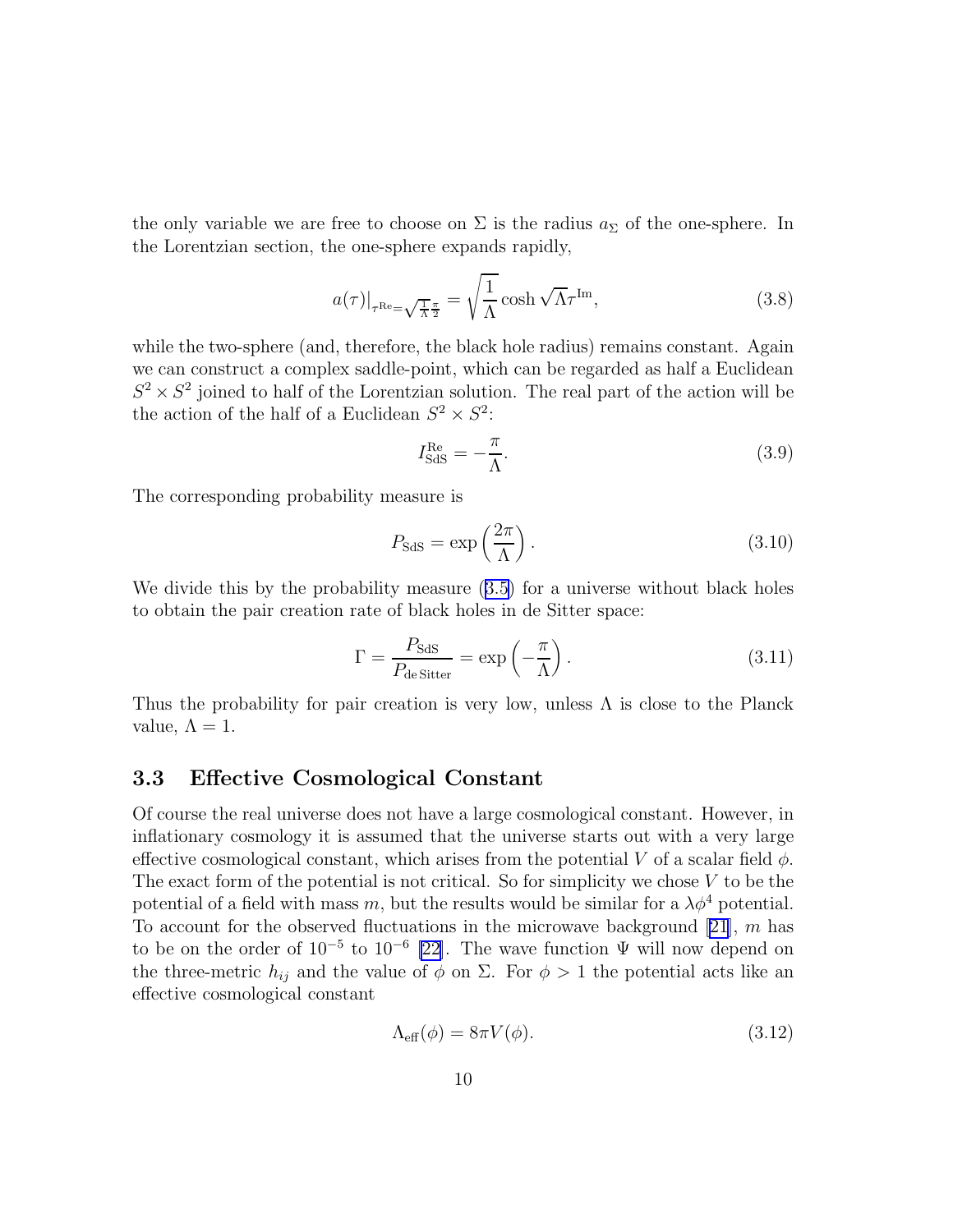<span id="page-10-0"></span>There will again be complex saddle-points which can be regarded as a Euclidean solution joined to a Lorentzian solution. Due to the time dependence of  $\Lambda_{\text{eff}}$ , however, one cannot find a path in the  $\tau$ -plane along which the Euclidean and Lorentzian metrics will be exactly real[[8\]](#page-12-0). Apart from this subtlety, the saddle point solutions are similar to those for a fixed cosmological constant, with the time-dependent  $\Lambda_{\text{eff}}$ replacing Λ. The radius of the pair created black holes will now be given by  $1/\sqrt{\Lambda_{\text{eff}}}$ . As before, the magnitude of the wave function comes from the real part of the action, which is determined by the Euclidean part of the metric. This real part will be

$$
I_{S^3}^{\text{Re}} = -\frac{3\pi}{2\Lambda_{\text{eff}}(\phi_0)}\tag{3.13}
$$

in the case without black holes, and

$$
I_{S^2 \times S^1}^{\text{Re}} = -\frac{\pi}{\Lambda_{\text{eff}}(\phi_0)}\tag{3.14}
$$

in the case with a black hole pair. Here  $\phi_0$  is the value of  $\phi$  in the initial Euclidean region. Thus the pair creation rate is given by

$$
\Gamma = \frac{P_{S^2 \times S^1}}{P_{S^3}} = \exp\left[-\frac{\pi}{\Lambda_{\text{eff}}(\phi_0)}\right].
$$
\n(3.15)

## 4 Tunnelling vs. No Boundary Proposal

In the previous sections we have used the no boundary proposal to calculate the pair creation rate of black holes during inflation. Let us interpret the result, Eq. (3.15). Since  $0 < \Lambda_{\text{eff}} \leq 1$ , we get  $\Gamma < 1$ , and so black hole pair creation is suppressed. In the early stages of inflation, when  $\Lambda_{\text{eff}} \approx 1$ , the suppression is week, and black holes will be plentifully produced . However, those black holes will be very small, with a mass on the order of the Planck mass. Larger black holes, corresponding to lower values of  $\Lambda_{\text{eff}}$  at later stages of inflation, are exponentially suppressed. A detailed analysis of their evolution [\[7](#page-12-0)] shows that the small black holes typically evaporate immediately, while sufficiently large ones grow with the horizon and survive long after inflation ends.

We now understand how the standard prescription for pair creation, Eq.  $(1.1)$ , arises from the no boundary proposal: By Eq.([2.4\)](#page-5-0),

$$
\Gamma = \frac{P_{S^2 \times S^1}}{P_{S^3}} = \exp\left[-\left(2I_{S^2 \times S^1}^{\text{Re}} - 2I_{S^3}^{\text{Re}}\right)\right],\tag{4.1}
$$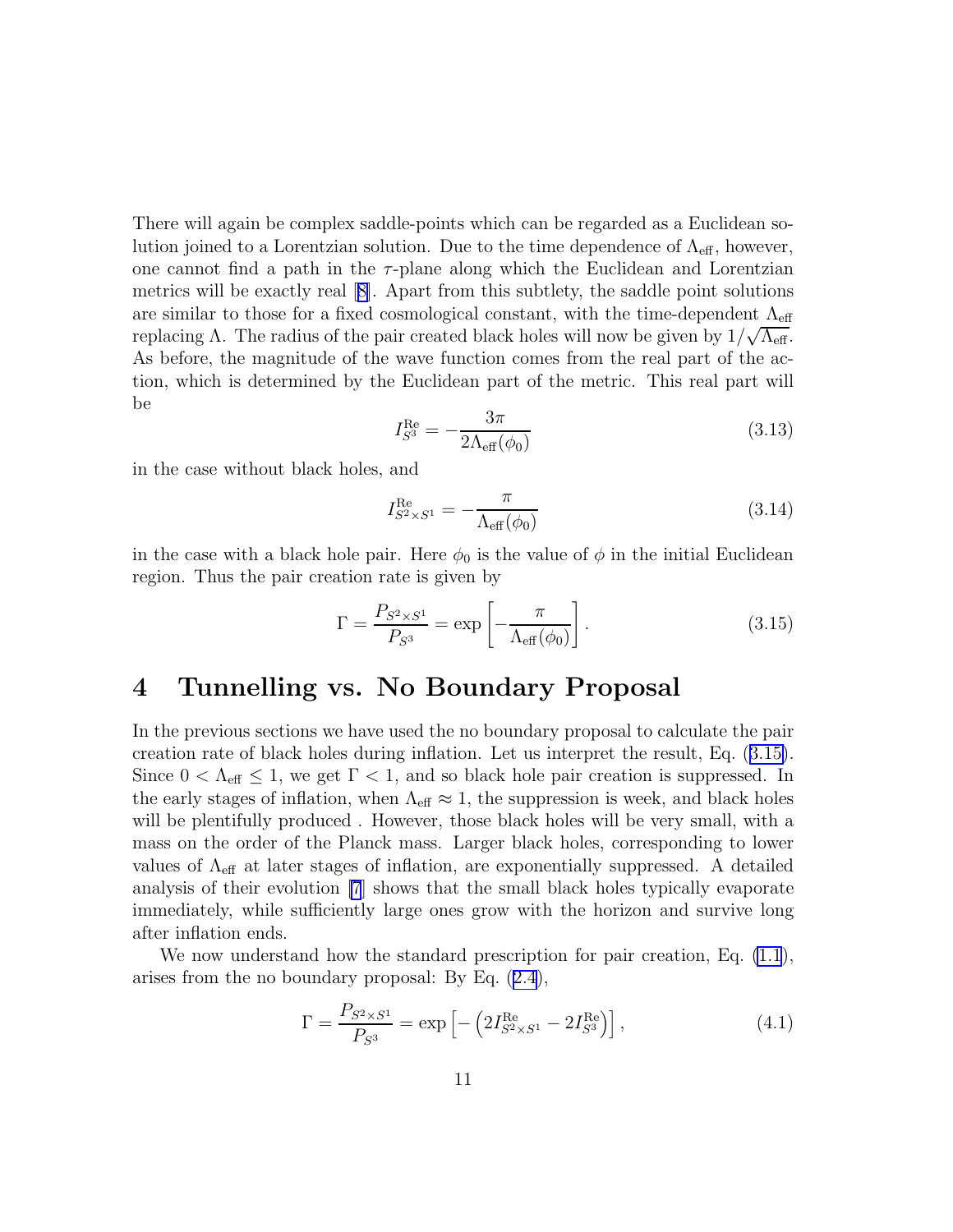<span id="page-11-0"></span>where  $I^{\text{Re}}$  denotes the real part of the Euclidean action of a complex saddle-point solution. But we have seen that this real part is equal to half of the action of the complete Euclidean solution. Thus  $I_{obj} = 2I_{S^2 \times S^1}^{Re}$  and  $I_{bg} = 2I_{S^3}^{Re}$ , and we recover Eq. $(1.1)$  $(1.1)$ .

Let us return to the tunnelling proposal and see what results it would have produced.  $\Psi_{\text{TP}}$  is given by  $e^{+I}$  rather than  $e^{-I}$ . This choice of sign is inconsistent with Eq. [\(1.1](#page-3-0)), as it leads to the inverse result for the pair creation rate:  $\Gamma_{\rm TP} = 1/\Gamma$ . In our case, we would get  $\Gamma_{TP} = \exp(+\pi/\Lambda_{\text{eff}})$ . Thus black hole pair creation would be enhanced, rather than suppressed. This means that de Sitter space would decay: it would be catastrophically unstable to the formation of black holes. Since the radius of the black holes is given by  $1/\sqrt{\Lambda_{\text{eff}}}$ , the black holes would be more likely the larger they were. Clearly, the tunnelling proposal cannot be maintained. On the other hand, Eq.([3.15\)](#page-10-0), which was obtained from the no boundary proposal, is physically very reasonable. It allows topological fluctuations near the Planckian regime, but suppresses the formation of large black holes at low energies.

We summarise. The cosmological pair production of black holes provides an ideal theoretical laboratory in which to examine the question of the boundary conditions for the wave function of the universe. The results could not be more decisive. The no boundary proposal leads to physically sensible results, while the tunnelling proposal predicts a disastrous enhancement of black hole production.

## References

- [1] A. D. Linde: *Chaotic inflation*. Phys. Lett. 129B, 177 (1983).
- [2] S. W. Hawking: *The quantum state of the Universe*. Nucl. Phys. B239, 257 (1984).
- [3] A. D. Linde: *Eternally existing selfreproducing chaotic inflationary universe*. Phys. Lett. B175, 395 (1986).
- [4] A. D. Linde: *Eternal chaotic inflation*. Mod. Phys. Lett. A1, 81 (1986).
- [5] S. W. Hawking and S. F. Ross: *Pair production of black holes on cosmic strings*. Phys. Rev. Lett. 75, 3382 (1995), [gr–qc/9506020](http://arXiv.org/abs/gr--qc/9506020).
- [6] G. W. Gibbons: *Quantized flux tubes in Einstein–Maxwell theory and noncompact internal spaces*. In *Fields and Geometry 1986: Proceedings of the 22nd*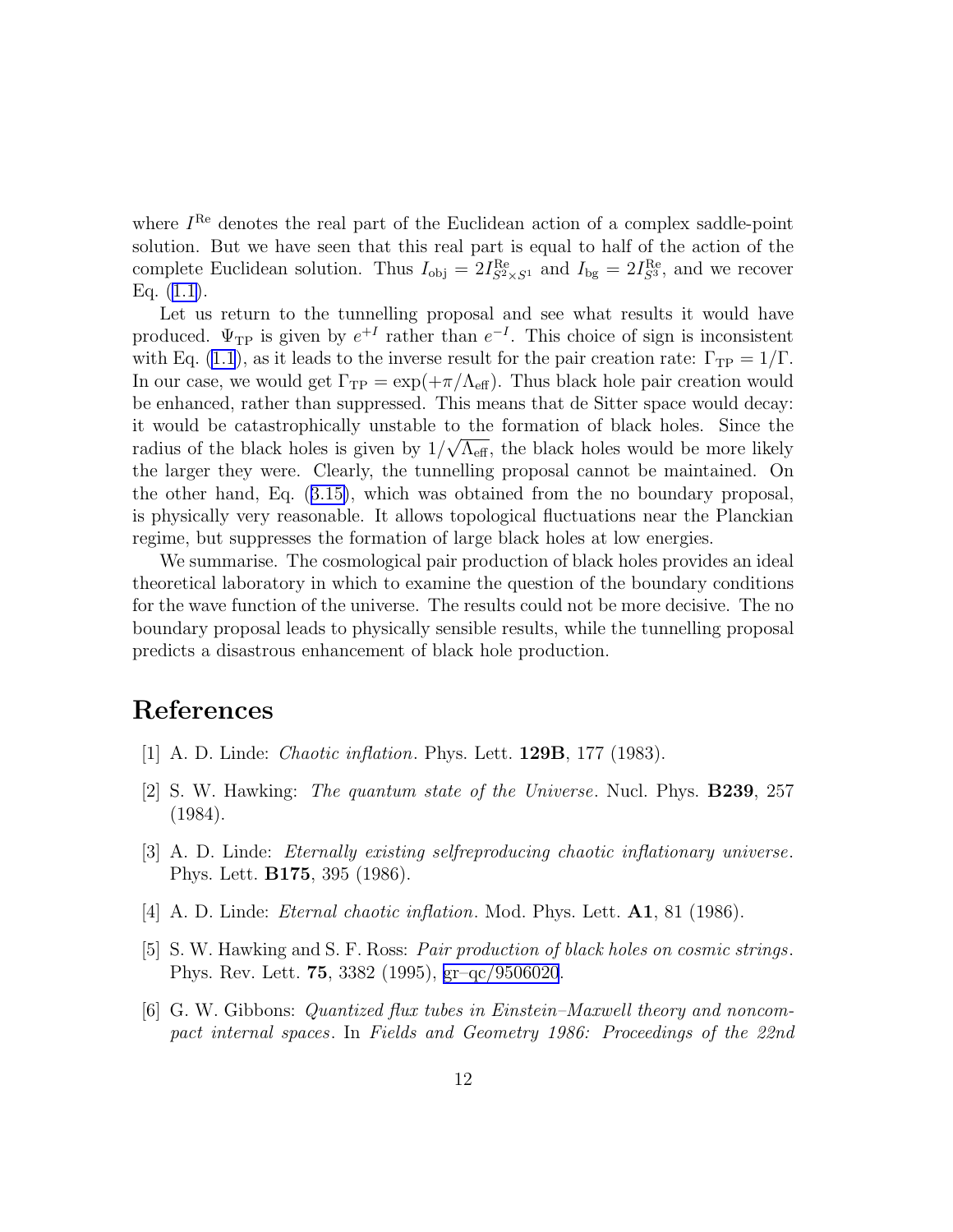<span id="page-12-0"></span>*Karpacz Winter School of Theoretical Physics*, edited by A. Jadczyk, World Scientific, Singapore (1986).

- [7] R. Bousso and S. W. Hawking: *Pair creation of black holes during inflation*. Preprint no. DAMTP/R–96/33, [gr–qc/9606052](http://arXiv.org/abs/gr--qc/9606052).
- [8] R. Bousso and S. W. Hawking: *The probability for primordial black holes*. Phys. Rev. D 52, 5659 (1995), [gr–qc/9506047](http://arXiv.org/abs/gr--qc/9506047).
- [9] F. Dowker, J. P. Gauntlett, D. A. Kastor and J. Traschen: *Pair creation of dilaton black holes*. Phys. Rev. D 49, 2909 (1994), [hep–th/9309075.](http://arXiv.org/abs/hep--th/9309075)
- [10] R. B. Mann and S. F. Ross: *Cosmological production of charged black hole pairs*. Phys. Rev. D 52, 2254 (1995), [gr–qc/9504015](http://arXiv.org/abs/gr--qc/9504015).
- [11] S. W. Hawking and S. F. Ross: *Duality between electric and magnetic black holes*. Phys. Rev. D 52, 5865 (1995), [hep–th/9504019](http://arXiv.org/abs/hep--th/9504019).
- [12] R. R. Caldwell, A. Chamblin and G. W. Gibbons: *Pair creation of black holes by domain walls*. Phys. Rev. D 53, 7103 (1996), [hep–th/9602126](http://arXiv.org/abs/hep--th/9602126).
- [13] S. Coleman: *The fate of the false vacuum. 1. Semiclassical theory*. Phys. Rev. D 15, 2929 (1977).
- [14] C. Callan and S. Coleman: *The fate of the false vacuum. 2. First quantum corrections*. Phys. Rev. D 16, 1762 (1977).
- [15] D. Garfinkle, S. B. Giddings and A. Strominger: *Entropy in black hole pair production*. Phys. Rev. D 49, 958 (1994), [gr–qc/9306023](http://arXiv.org/abs/gr--qc/9306023).
- [16] F. Dowker, J. P. Gauntlett, S. B. Giddings and G. T. Horowitz: *On pair creation of extremal black holes and Kaluza–Klein monopoles*. Phys. Rev. D 50, 2662 (1994), [hep–th/9312172.](http://arXiv.org/abs/hep--th/9312172)
- [17] S. W. Hawking, G. T. Horowitz and S. F. Ross: *Entropy, area, and black hole pairs*. Phys. Rev. D 51, 4302 (1995), [gr–qc/9409013](http://arXiv.org/abs/gr--qc/9409013).
- [18] A. Vilenkin: *Boundary conditions in quantum cosmology*. Phys. Rev. D 33, 3560 (1986).